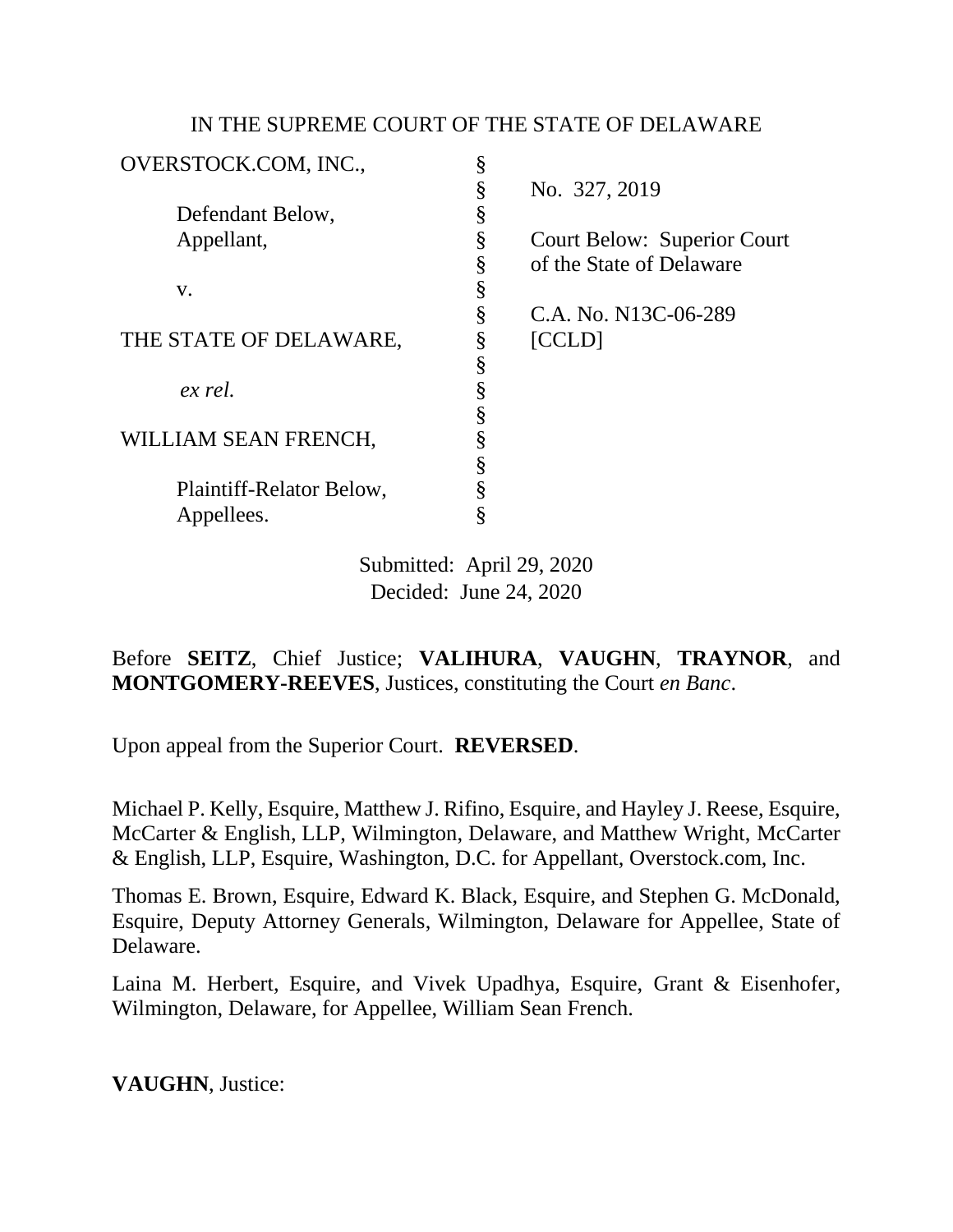The Appellant, Overstock.com, Inc. (Overstock), a Delaware corporation, appeals from a Superior Court judgment awarding the Appellees, Plaintiff-Relator William Sean French and the State of Delaware (Plaintiffs), \$22,000 in civil penalties and \$7,266,412.94 in treble damages for violations of the Delaware False Claims and Reporting Act (the DFCRA or the Act). Overstock is a retail company that sells a wide range of consumer products online. Plaintiffs allege that Overstock engaged in what they describe as a scam to evade its obligation to escheat balances owed on abandoned gift cards to the Delaware State Escheator. It did so, they allege, by making it falsely appear that its gift cards were held by an Ohio company, not Overstock. It is undisputed that Overstock did not file escheat reports or pay the money value of abandoned gift cards to the Delaware Escheator during the years in question.

The case was tried before a jury on a theory that Overstock violated  $$1201(a)(7)$  of the Act in the years 2010 through 2013.<sup>1</sup> During those years,  $$1201(a)(7)$  provided that:

> Any person who: [k]nowingly makes, uses, or causes to be made or used a false record or statement to conceal, avoid or decrease an obligation to pay or transmit money or property to the Government shall be liable for a civil penalty . . . plus 3 times the amount of damages which the Government sustains because of the act of that person.<sup>2</sup>

<sup>1</sup> 6 *Del. C.* §1201(a)(7) (2009).

<sup>&</sup>lt;sup>2</sup> *Id.* In 2013, the statute was amended to provide that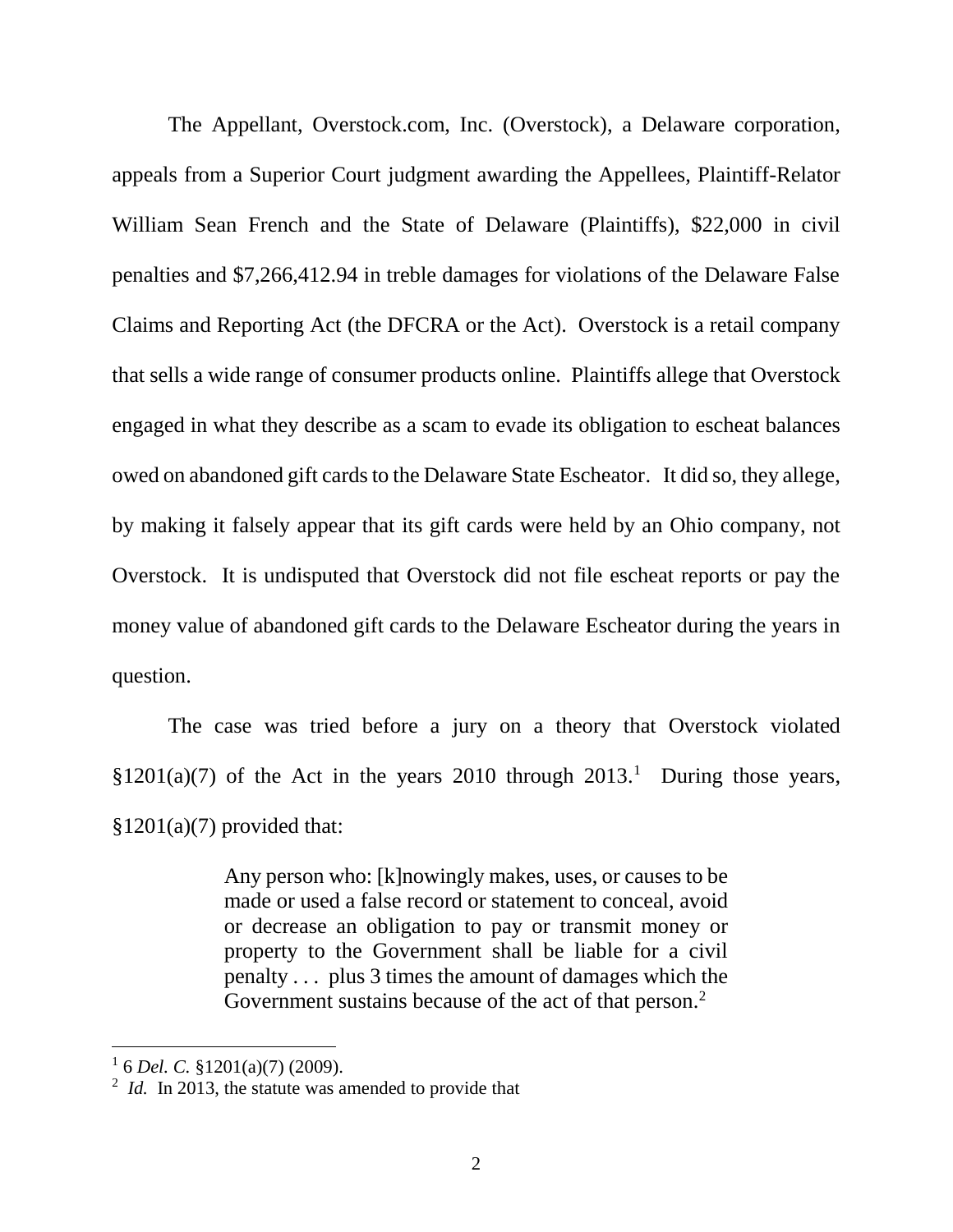The jury returned a verdict finding that Overstock violated § 1201(a)(7).

Overstock raises several claims on appeal, but we find it necessary to address only one. Overstock contends that the Superior Court misinterpreted the Act and erred by instructing the jury that the knowing failure to file escheat reports when required to do so was no different than actively making a false statement. It contends that the failure to file such reports does not satisfy the Act's requirement that a false record or statement be made or used to avoid, conceal or decrease an obligation to pay money to the Government. It further contends that it did not make or use any false record or statement in connection with gift cards that violated the Act. We agree that the evidence fails to establish the making or use of a false record or statement in violation of the Act. Accordingly, we reverse the judgment of the Superior Court.

### **I. FACTS**

Delaware requires the holders of abandoned property to file annual escheat reports with the State Escheator and pay or deliver to the Escheator the abandoned

Any person who: [k]nowingly makes, uses, or causes to be made or used a false record or statement material to an obligation to pay or transmit money or property to the Government, or knowingly conceals or knowingly and improperly avoids or decreases an obligation to pay or transmit money or property to the Government shall be liable . . . .

<sup>6</sup> *Del. C.* §1201(a)(7) (2013). The 2013 version has no bearing on this litigation.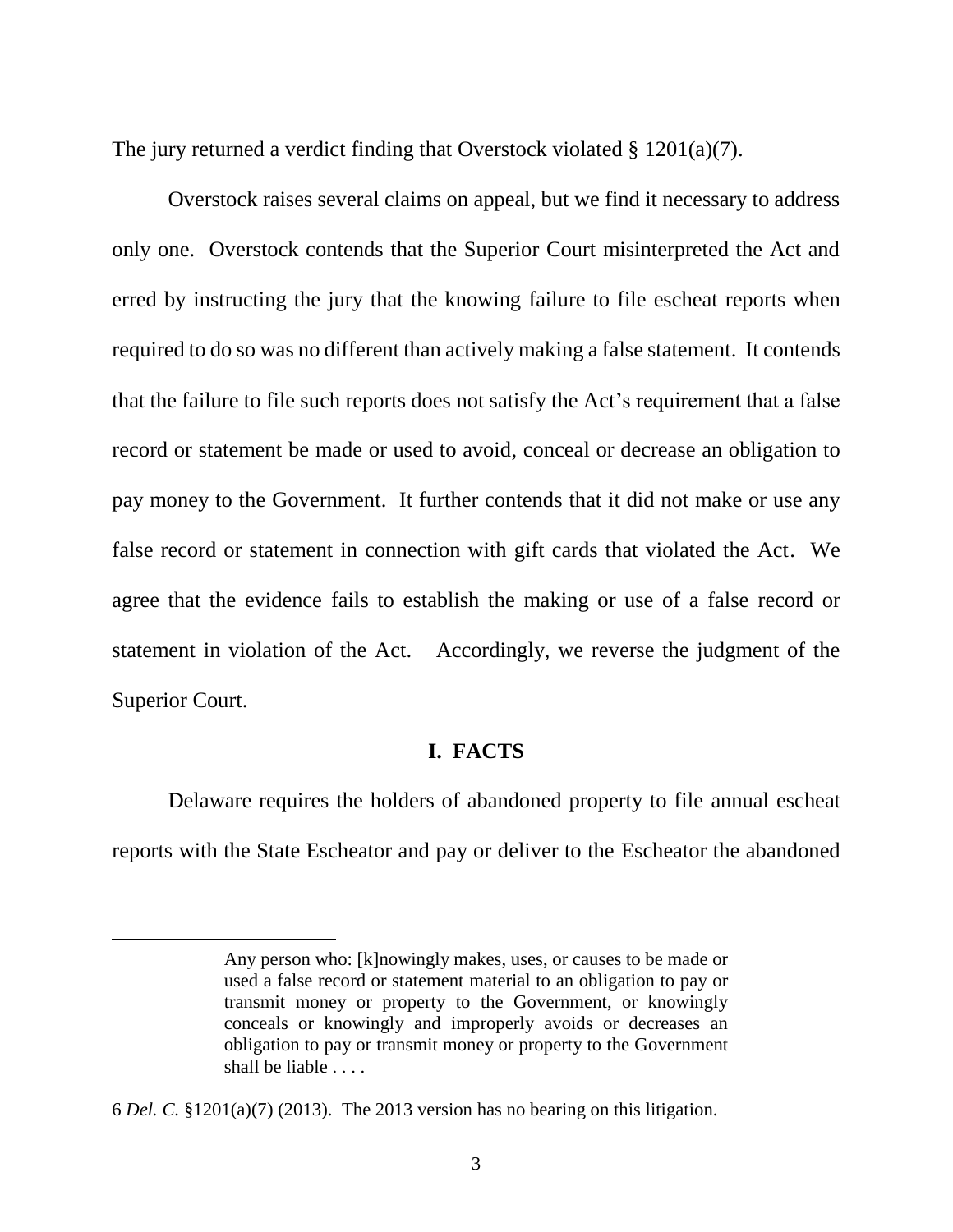property described in the report.<sup>3</sup> Abandoned property is defined as property "against which a full period of dormancy has run."<sup>4</sup> A full period of dormancy ordinarily means a "full and continuous period of 5 years" during which an owner has "ceased, failed or neglected to  $\dots$  assert a right of ownership" over property.<sup>5</sup> An entity is deemed a "holder" of abandoned property if it has "possession, custody or control of the property."<sup>6</sup> Where the abandoned property is a debt which has gone unclaimed by a creditor, such as the obligation to honor a gift card bought by a customer, the state having the right to the escheat of such debt is determined according to rules laid down by the United States Supreme Court in a trilogy of cases known as the *Texas* trilogy.<sup>7</sup> Under those rules, the state having the right to apply

5 *Id.* § 1198(9)(a).

 $\overline{a}$ 

[f]irst, we must determine the precise debtor-creditor relationship as defined by the law that creates the property at issue. Second, because the property interest in any debt belongs to the creditor rather than the debtor, the primary rule gives the first opportunity to escheat to the State of "the creditor's last known address as shown by the debtor's books and records." Finally, if the primary rule fails because the debtor's records disclose no address for a creditor or because the creditor's last known address is in a State whose laws do not provide for escheat, the secondary rule awards the right to escheat to the State in which the debtor is incorporated.

<sup>&</sup>lt;sup>3</sup> 12 *Del. C.* §§ 1199(a), 1201 (2009). In 2017, Delaware amended its Unclaimed Property Law. *See* 12 *Del. C.* § 1130 *et seq.* (2017). The amended statute is not applicable to this litigation. 4 12 *Del. C.* § 1198(1) (2008).

<sup>6</sup> *Id.* § 1198(7).

<sup>7</sup> The *Texas* trilogy refers to the U.S. Supreme Court cases of *Texas v. New Jersey*, 379 U.S. 674 (1965), *Pennsylvania v. New York*, 407 U.S. 206 (1972), *superseded by statute as stated in Delaware v. New York*, 507 U.S. 490 (1993), and *Delaware v. New York*, 507 U.S. 490 (1993). To determine which state has priority over escheatable property, the *Texas* trilogy provides the following analytical framework: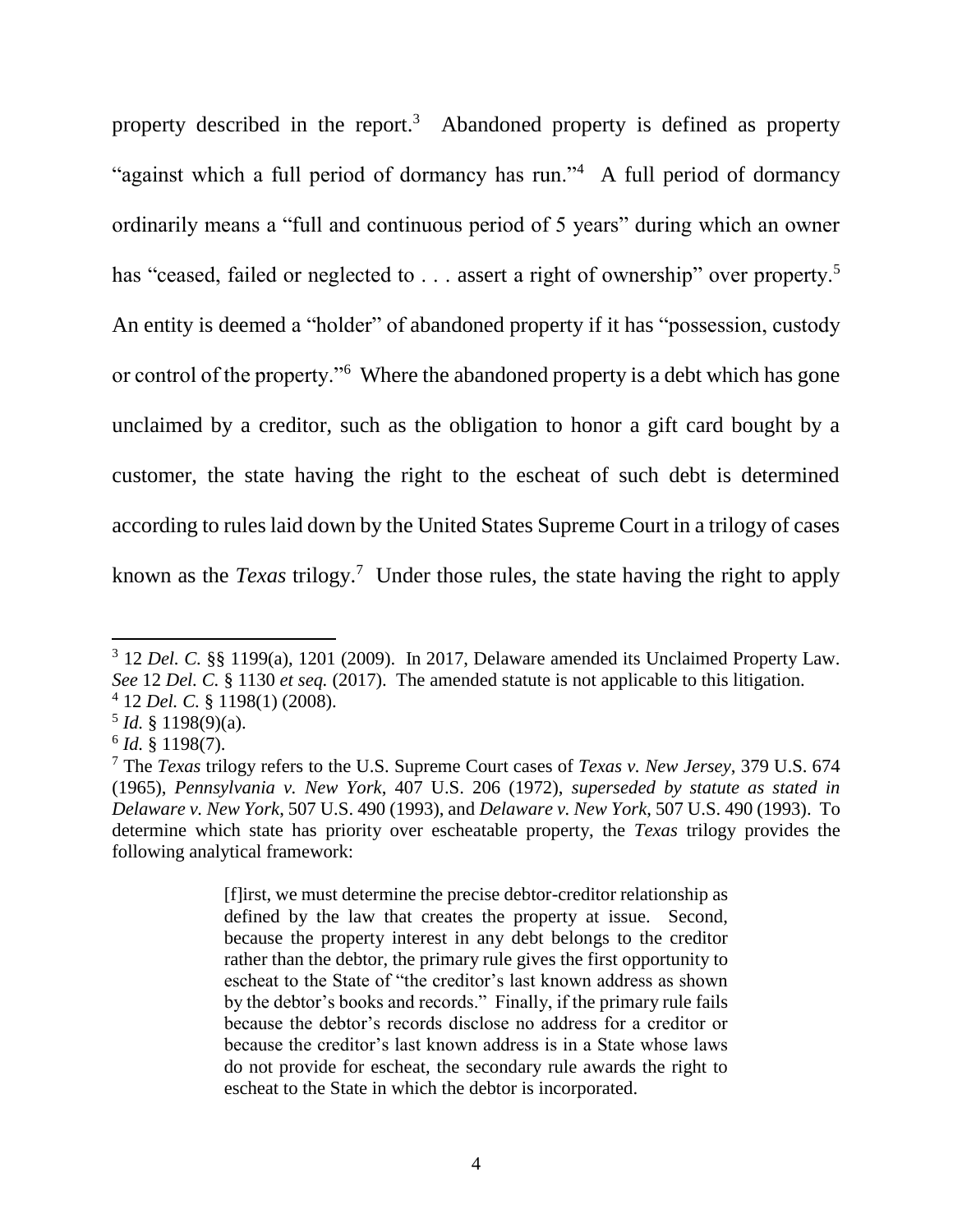its escheat laws to abandoned gift cards is usually the state of incorporation of the company considered the debtor of the cards.<sup>8</sup>

Because retailers are potentially liable to state escheators for money received in exchange for gift cards that are later abandoned, some were prompted to create special purpose entities known as "giftcos."<sup>9</sup> In the typical arrangement, the giftco is a subsidiary of the retailer and is created for the express purpose of issuing the retailer's gift cards. The retailer incorporates the subsidiary giftco in a state which exempts gift cards from escheat laws or otherwise has escheat laws that are more favorable to the retailer than those of the retailer's home state of incorporation.<sup>10</sup> The theory is that using the giftco as the issuer of the cards shields the retailer from liability to its home state escheator for abandoned gift cards.

*Delaware*, 507 U.S. at 499-500 (internal citation omitted).

<sup>8</sup> *See Delaware*, 507 U.S. at 500.

<sup>9</sup> *See* Diane Green-Kelly, *Unclaimed Property: An Ancient Concept Creating Modern Liabilities*, 32 FRANCHISE L.J. 41, 46 (2012) ("In the early 2000s, many large independent retailers and franchisors created separate so-called giftcos that were incorporated in Virginia and other states that exempted unredeemed gift cards from the escheat requirement. The separate gift card company's function is to issue gift cards using the retailer or franchise brand name. Because the gift card company would not record the names and addresses of the consumers that purchased the gift cards, the state of incorporation would have a priority claim to unredeemed gift cards under the second priority rule. If the state of incorporation exempts unredeemed gift cards from the escheat requirement, the retailer or franchisor is not required to escheat the unredeemed portion of gift cards sold.").

<sup>10</sup> *See State ex rel. French v. Card Compliant LLC*, 2018 WL 4183714, at \*2 n.5 (Del. Super. Aug. 29, 2018) ("Under 'giftco' planning structures, a Delaware-incorporated retailer forms a subsidiary single-purpose entity—a 'giftco'—to issue its gift cards and to bear any liabilities associated with the cards. That retailer's giftco is domiciled in some state that exempts gift card liabilities from escheat. The retailer then contracts its giftco to sell and redeem its gift cards."); Green-Kelly, *supra* note 8, at 46.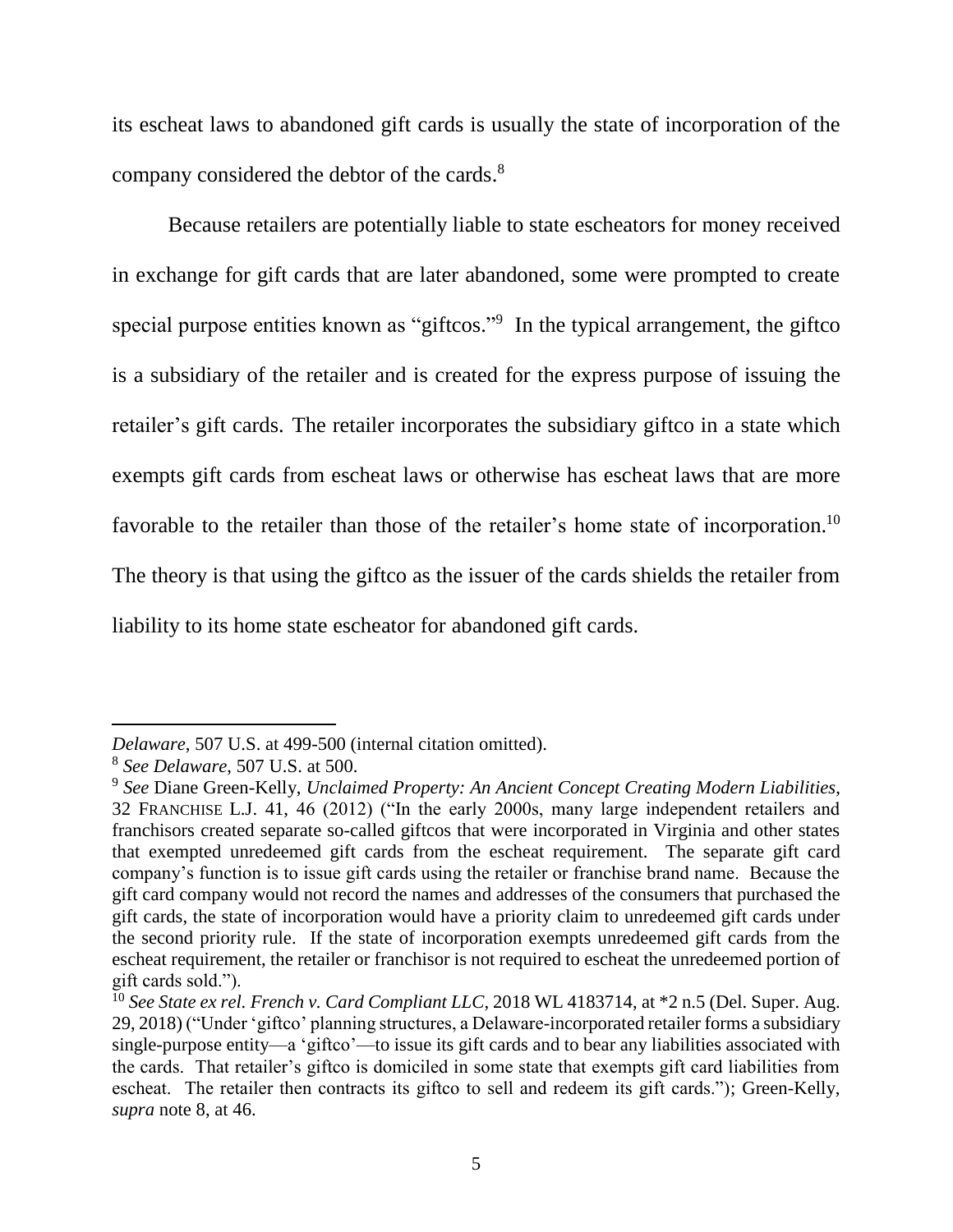CardFact, Ltd., an Ohio limited liability company, and its affiliates (collectively, CardFact), provided a new twist on the classic giftco. Instead of creating its own subsidiary giftco, a retailer could contract with CardFact to handle its gift card program. In Ohio, the state in which CardFact was organized, abandoned gift cards are not subject to escheat.<sup>11</sup>

In 2006, CardFact's founder, Ted Ziegler, entered into discussions with Overstock to explore whether Overstock would be interested in using CardFact's services. The discussions proved fruitful, and Overstock and CardFact entered into an agreement. The agreement, known as the Card Services Agreement (the CSA), provided that CardFact would handle Overstock's gift card program. Under the terms of the agreement, the CSA was to be governed by Ohio law. Among other things, the CSA provided that CardFact, not Overstock, was the "holder" of the gift cards, and CardFact, not Overstock, would be liable to customers who acquired gift cards for the debt which the gift cards represented.<sup>12</sup> CardFact was authorized to issue and market Overstock's gift cards in exchange for certain licensing and

<sup>&</sup>lt;sup>11</sup> Ohio Rev. Code Ann. § 169.01(B)(2)(d)(i) (West 2019) (excluding gift cards from the definition of "unclaimed funds" if "redeemable only for goods or services).

<sup>&</sup>lt;sup>12</sup> App. to Opening Br. at A2597 § 2.11 ("Liability During Term. During the Term of this Agreement, CardFact shall be liable to the Cardholders for all unredeemed Cards. It is the intention of the parties that CardFact is the holder of any unclaimed property with respect to any now existing Cards or Cards issued during the Term of this Agreement. The preceding sentence notwithstanding, it is the intention of the Parties that CardFact shall be the legal holder with respect to only those unredeemed Cards for which no applicable statutory dormancy period has run prior to the effective date of this Agreement." (emphasis omitted)).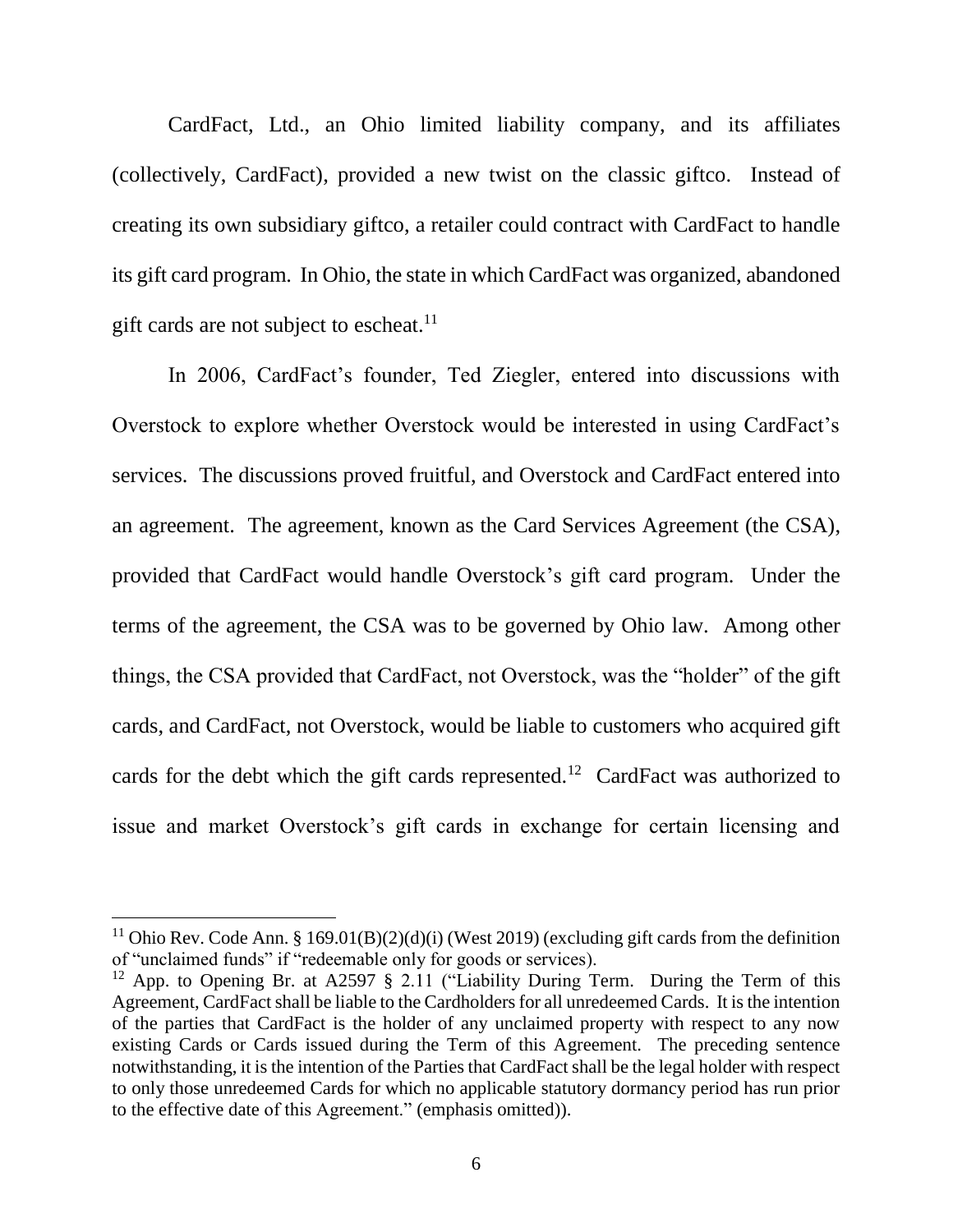handling fees and other reimbursements.<sup>13</sup> Overstock undertook to register and record gift card issuances and transactions and periodically report to CardFact certain details, including the cash value of all gift cards issued and the cash value of all gift card redemptions in a reporting period.<sup>14</sup> Overstock agreed to make periodic payments to CardFact consistent with its reports.<sup>15</sup> The CSA also provided that Overstock and CardFact recognized that the gift cards would be used to purchase Overstock's merchandise only.<sup>16</sup> Under the parties' contractual arrangement, Overstock could continue to sell gift cards as it always had with minor modifications, and Overstock would continue to receive the purchase price for the cards.<sup>17</sup>

In 2009, Ziegler sold CardFact to Card Compliant LLC, a Kansas limited liability company. Card Compliant continued to conduct CardFact's business.

Ziegler's brother-in-law, William Sean French, worked for Ziegler at

<sup>13</sup> *Id.* at A2593 § 1.01, A2594 § 1.03, A2596 §§ 2.02, 2.03, 2.04.

<sup>14</sup> *Id.* at A2595 § 2.01, A2597 § 2.12.

<sup>&</sup>lt;sup>15</sup> *Id.* at A2596 §§ 2.05, 2.06, 2.07, 2.08. Overstock was also obligated to pay CardFact a "set-up" fee." *Id.* at A2597 § 2.13.

<sup>&</sup>lt;sup>16</sup> *Id.* at A2595 § 2.01 ("The parties acknowledge that the Cardholders, who acquire the Cards through purchase or otherwise may from time to time, redeem part or all of the Embedded Value of each Card on the Company's website for merchandise only.").

<sup>&</sup>lt;sup>17</sup> See id. at 2037-40. The gift cards, however, would include a statement on the back of the cards to the effect that the card was issued by and represented an obligation of CardFact. *Id.* at A1322, A2039-40, A2628. CardFact also provided Overstock with marketing materials describing how CardFact's arrangement with retailers would work. *Id.* at 2524 (providing that, under the arrangement, "[r]etailer sells and markets gift cards;" "[r]etailer manages cash from gift card sales," and "[n]o change required in gift card processor or operation of program"). CardFact's marketing materials further informed retailers, including Overstock, "[y]ou can use existing vendors for card processing, production, etc.," "[y]our company manages the cash proceeds from gift card sales," and "[y]our company can continue to sell existing gift cards." *Id.* at 2525.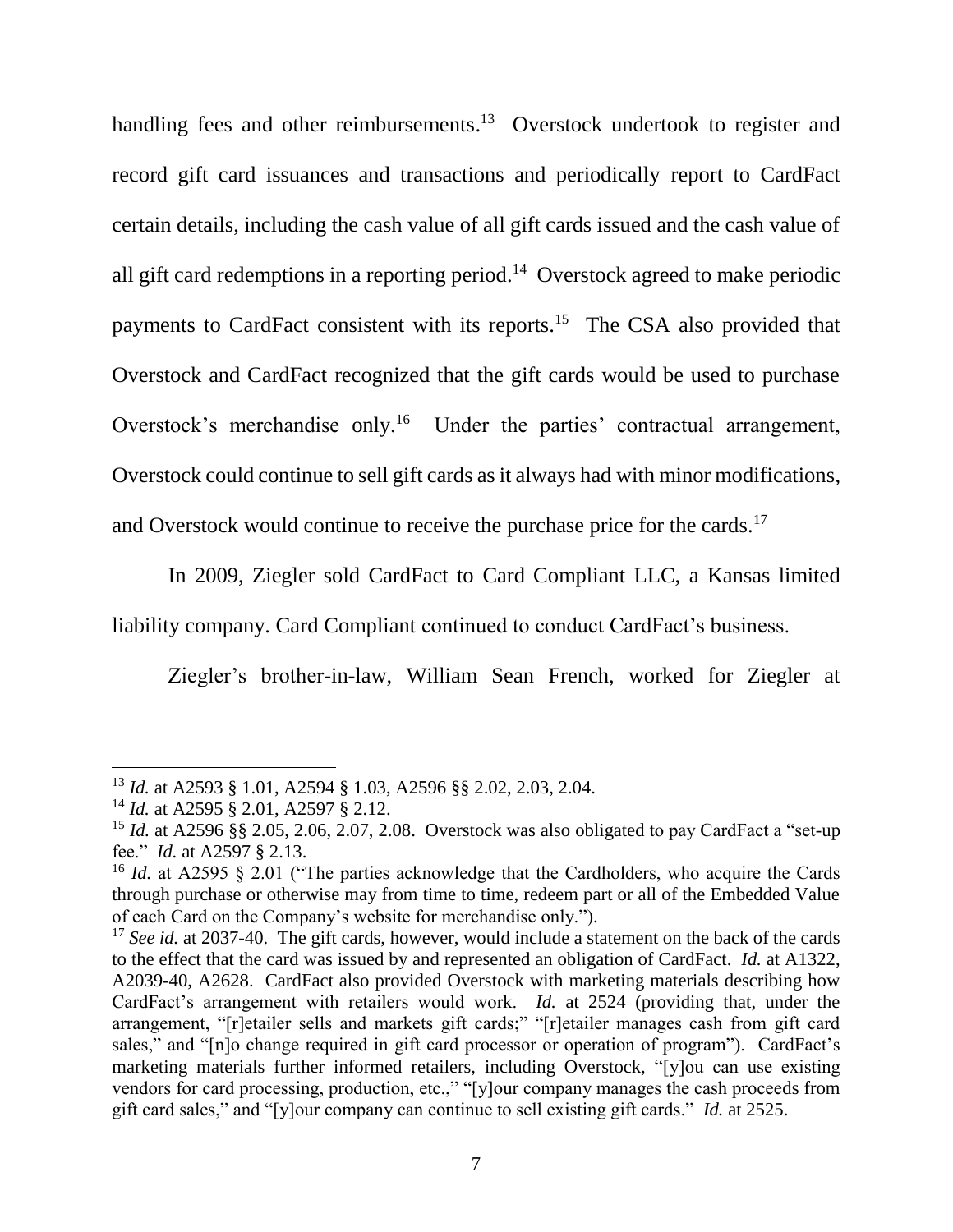CardFact from 2007 to 2009. In 2011 he joined Kelmar Associates LLC, the agent with which Delaware contracts to carry out unclaimed property audits on its behalf.

In 2013, French brought this *qui tam* action under the DFCRA against numerous retailers, including Overstock, and Card Compliant and related card service companies.<sup>18</sup> The State of Delaware intervened. In an amended complaint, French and the State alleged that agreements like the one between Overstock and Card Compliant were schemes to evade Delaware's escheat laws. In Count I of the amended complaint, they alleged a violation of 12 *Del. C.* § 1201(a)(7) in that "Defendants knowingly made, used, or caused to be made or used, false statements to conceal, avoid, or decrease an obligation to pay or transmit money to the Government."<sup>19</sup>

In a motion to dismiss the complaint, Overstock contended that it had not made or used a false record or statement to conceal, avoid or decrease an obligation

<sup>&</sup>lt;sup>18</sup> For a more complete discussion of the number and categories of defendants involved in this case, *see State ex rel. French v. Card Compliant, LLC*, 2015 WL 11051006, at \*3 (Del. Super. Nov. 23, 2015).

<sup>19</sup> Am. Compl. at 110 ¶414. Count II of the amended complaint alleged a violation of 12 *Del. C.*  § 1201(a)(4), which, at the time relevant to the complaint, attached liability to:

<sup>&</sup>quot;[a]ny person who: [h]as possession, custody or control of property or money used or to be used by the Government and, intending to defraud the Government or willfully to conceal the property, delivers or causes to be delivered, less property than the amount for which the person receives a certificate or receipt."

<sup>12</sup> *Del. C.* § 1201(a)(4) (2009). Count II was dismissed by the Superior Court and prior to trial and has played no role in this appeal.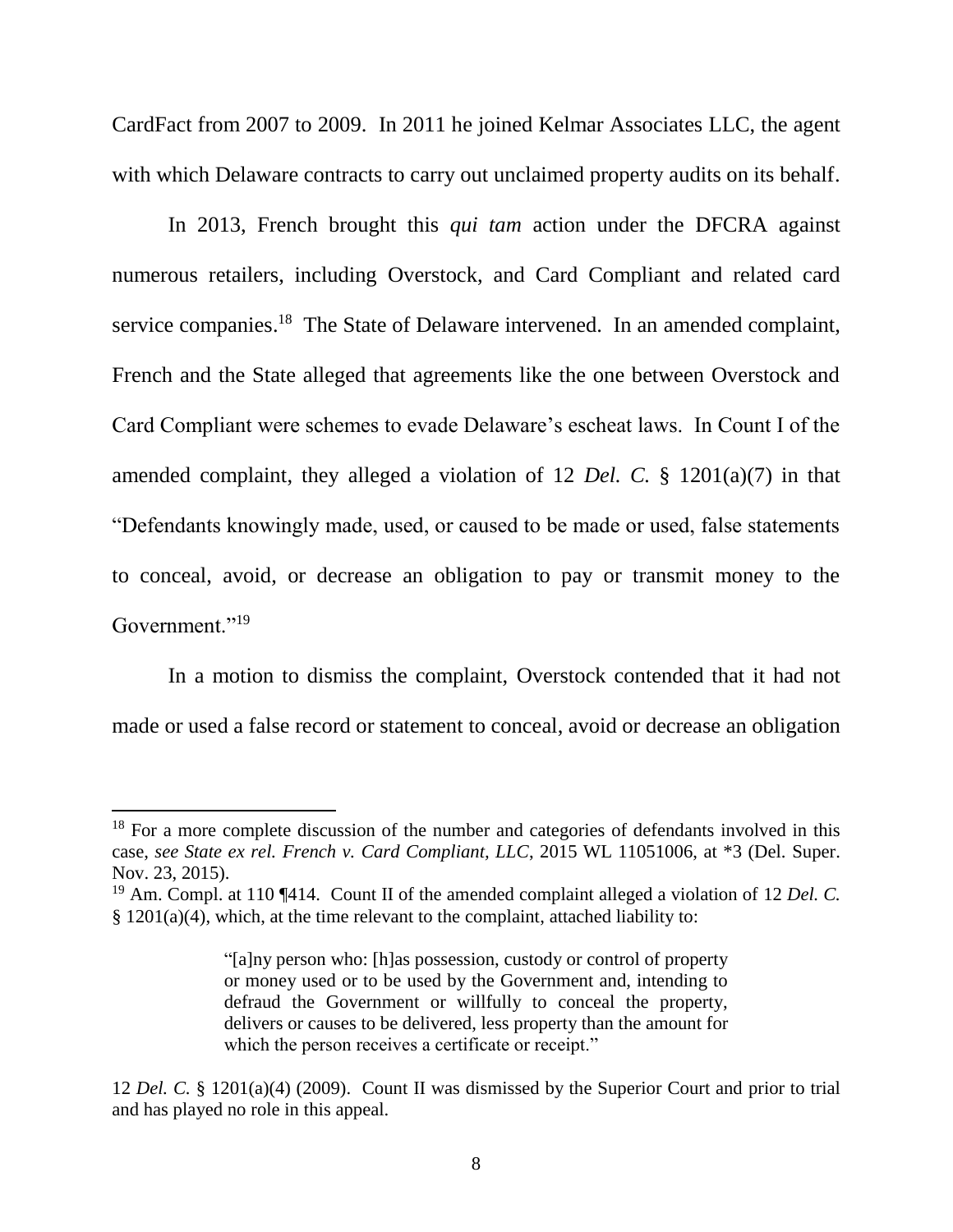to pay money to the Government.<sup>20</sup> The plaintiffs had a two-fold response to this argument. First, they argued that the CSA itself and Overstock's books and records were themselves a "false record or statement" which satisfied that element of the statute. In addition, they argued that "filing no [escheat] report at all" was the equivalent of "filing a false report."<sup>21</sup>

In denying the motion, the Superior Court rejected Overstock's contention that Plaintiffs had not adequately pleaded that it made or used a false record or statement. It reasoned, "the CSAs, credit memos, invoices, yearly true-ups, and company books, recited in the Complaint, coupled with Defendants' alleged failure to file escheat reports and the State's detailed allegations of a specific scheme, create a strong inference that false reports (including not filing required reports) were submitted to the State."<sup>22</sup>

At trial, the Superior Court provided the jury with the following instruction explaining the meaning of "false record or statement" under  $\S$  1201(a)(7) of the Act:

> As to the second element, plaintiffs must prove that Overstock used or made a false record or statement to avoid or decrease an obligation to the State. . . . [M]aking or using . . . a false record or statement in addition to its ordinary meaning includes other activity under Delaware's False Claims and Escheat law. Under that law, the failure to report or causing the absence of an otherwise obligated record or statement that creates a similar false

 $20$  The procedural history of the case is discussed only as it relates to the issue under consideration.

<sup>21</sup> *State ex rel. French v. Card Compliant, LLC*, 2015 WL 11051006, at \*5.

 $^{22}$  *Id.* at  $*7$ .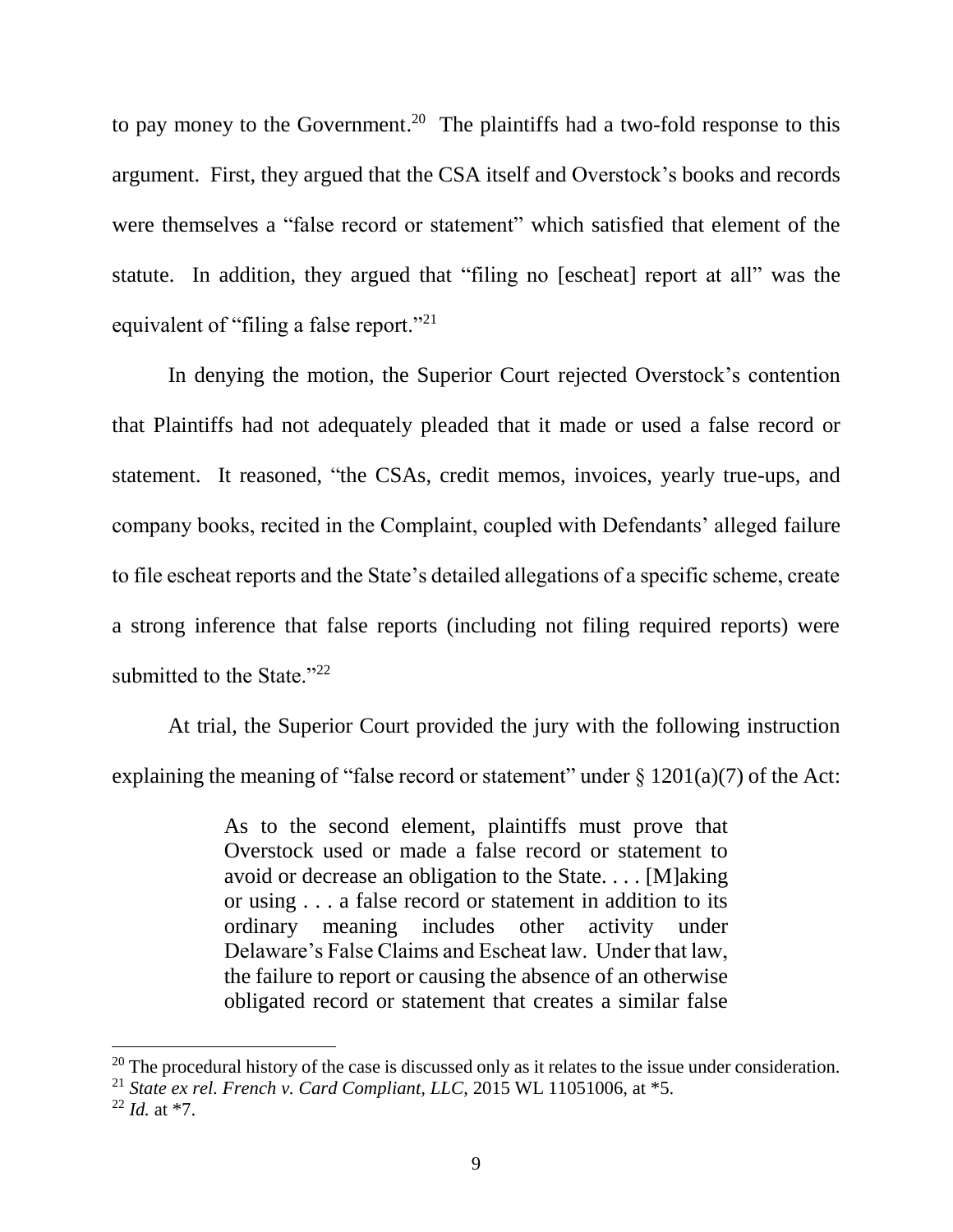impression of the obligation to pay or transmit money or property is no different than actively making a false statement. When the alleged violation of a False Claims Act is based on an alleged failure to report or causing the absence of an otherwise obligated record or statement, it may be referred to as a . . . reverse false claim. A false claim or the lack of a record or statement that creates a false impression is material if it has a natural tendency to influence or be capable of influencing the payment or receipt of money or profit.<sup>23</sup>

During closing arguments, Plaintiffs repeatedly argued that the failure to file an escheat report when required to do so satisfied the "false statement or record" element of the statute.<sup>24</sup> They did not argue in closings that Overstock made any affirmative false statements or submitted any false records to the State.<sup>25</sup>

The jury's verdict against Overstock included a finding that the amount of damages to the State from Overstock's failure to file escheat reports and pay over the balances on abandoned gift cards for the years in question was \$2,953,826.40. After considering the parties' post-verdict arguments as to the appropriate amount of a civil penalty and making a stipulated adjustment to the jury's determination of damages, the Superior Court entered the above-mentioned judgment for civil penalties and treble damages under the Act.

 $23$  App. to Opening Br. at A2437-38.

<sup>24</sup> *Id.* at A2303, A2304-05, A2312-13, A2326-27, A2354-55.

<sup>25</sup> *See id.* at A2302-67.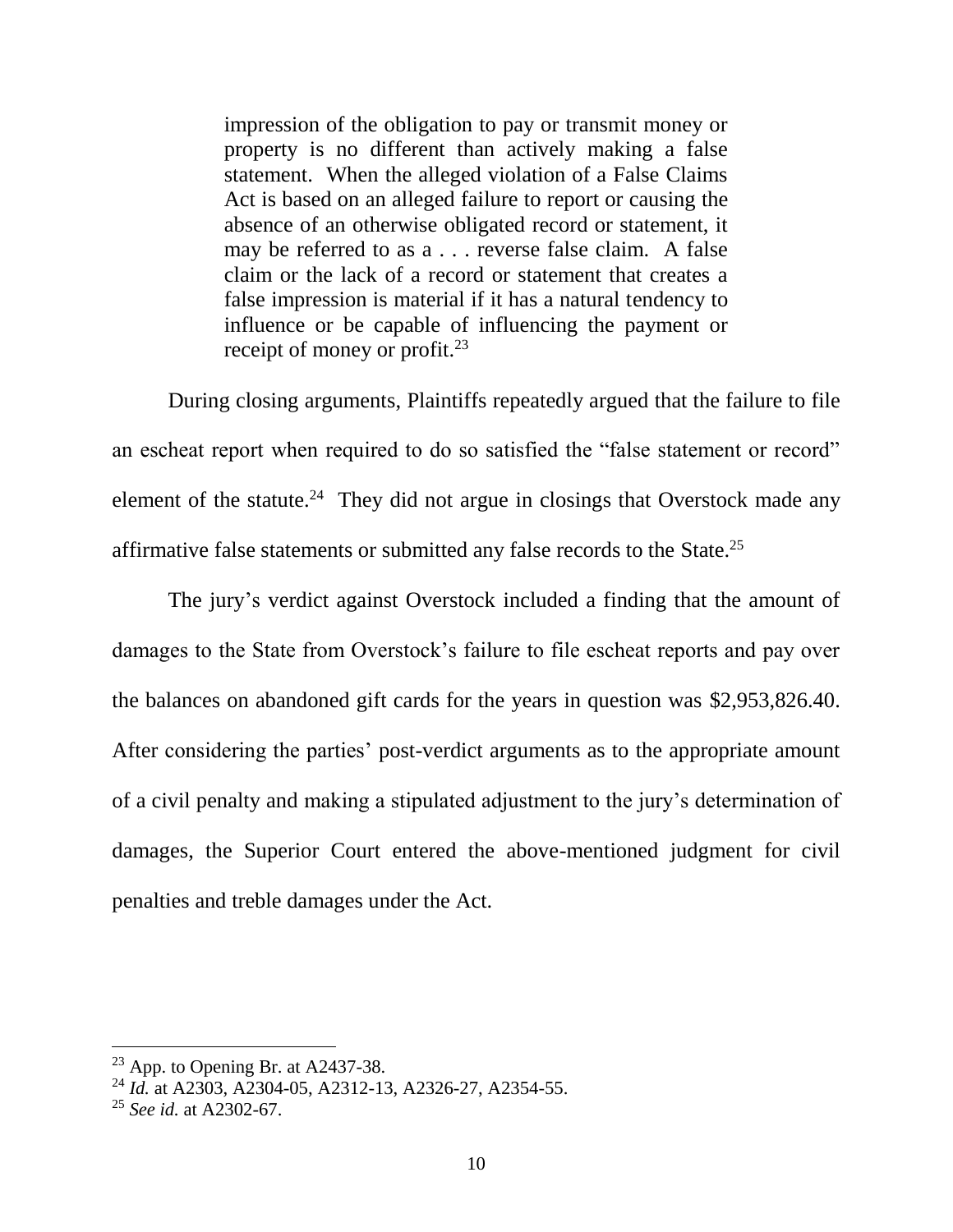In response to the contention Overstock makes on appeal that it never submitted any false record or statement to Delaware concerning abandoned gift cards, Plaintiffs contend that the failure to file an escheat report in the face of a known legal duty to do so is a reverse false claim which violates the Act.<sup>26</sup> Plaintiffs also contend that Overstock made affirmative false statements. They contend that such false statements include its CSA with CardFact in which Overstock purported to be transferring millions of dollars of pre-existing gift card liability to CardFact for nothing, when, as a matter of law, these liabilities could not have been transferred to CardFact. They also contend that Overstock made affirmative false statements in its quarterly and annual filings to the U.S. Securities and Exchange Commission (SEC) when it reported financial results which were inconsistent with CardFact actually being liable to the cardholders for all unredeemed cards. Overstock disputes these contentions.

 $26$  A "reverse false claim" is premised on a person's improper retention of money or property that rightfully belongs to the State. *See State ex re. Higgins v. SourceGas, LLC*, 2012 WL 1721783, at \*5 (Del. Super. May 15, 2012) ("Section 1201(a)(7) imposes liability if a person 'knowingly makes, uses, or causes to be made or used a false record or statement to conceal, avoid, or decrease an obligation to pay or transmit money or property to the Government.' Claims brought under this subsection are termed 'reverse false claims' because 'the defendant's action does not result in improper payment by the government to the defendant, but instead results in no payment to the government when a payment is obligated.'" (emphasis and footnote omitted)).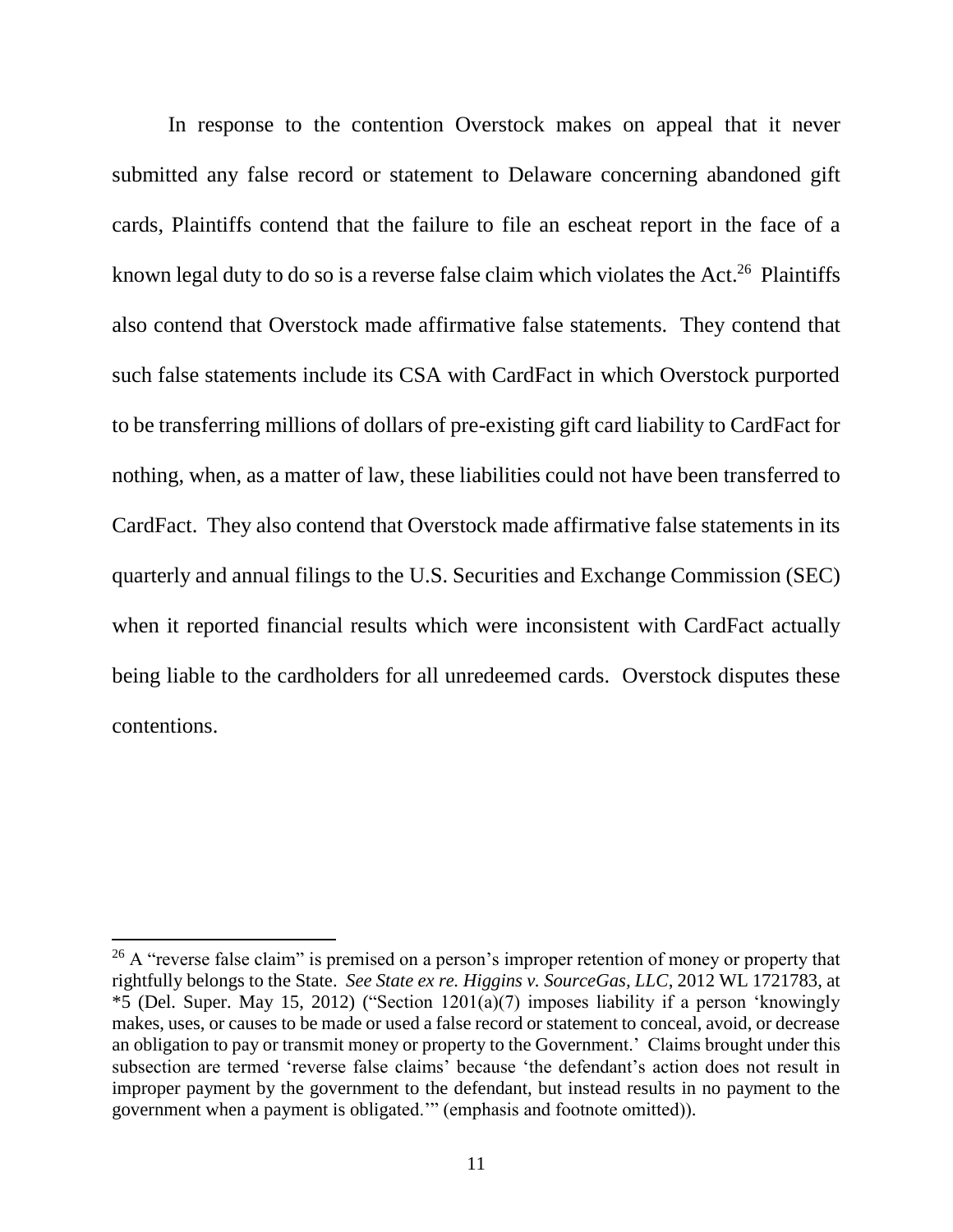#### **II. STANDARD OF REVIEW**

This Court reviews questions of law, including the interpretation of a statute, *de novo*. 27 We also review *de novo* the Superior Court's decision to give challenged jury instructions.<sup>28</sup> "In evaluating the propriety of a jury charge, the instructions must be viewed as a whole."<sup>29</sup> The parties "have the unqualified right to have the jury instructed on a correct statement of the substance of the law."30

#### **III. DISCUSSION**

As discussed above, a person is liable under 6 *Del. C.* § 1201(a)(7) (2009) for making a false claim under the Act, during the years involved here, if the person "[k]nowingly makes, uses, or causes to be made or used a false record or statement to conceal, avoid, or decrease an obligation to pay or transmit money or property to the Government." The elements of the cause of action created by the statute mirror the same federal cause of action as codified at 31 U.S.C. § 3729(a)(7), the federal False Claims Act (the FCA), prior to 2009. A 2009 amendment to the FCA replaced § 3729(a)(7) with § 3729(a)(1)(G), which broadened the scope of liability for a false claim under federal law. The amended provision attaches liability to a person who:

> knowingly makes, uses, or causes to be made or used, a false record or statement material to an obligation to pay or transmit money or property to the Government, *or*

<sup>27</sup> *City of Wilm. v. Nationwide Ins. Co.*, 154 A.3d 1124, 1127 (Del. 2017).

<sup>28</sup> *Corbitt v. Tatagari*, 804 A.2d 1057, 1062 (Del. 2002) (en banc).

<sup>29</sup> *Id.*

<sup>30</sup> *R.T. Vanderbilt Co. v. Galliher*, 98 A.3d 122, 125 (Del. 2014) (quoting *Koutoufaris v. Dick*, 604 A.2d 390, 399 (Del. 1992) (en banc)).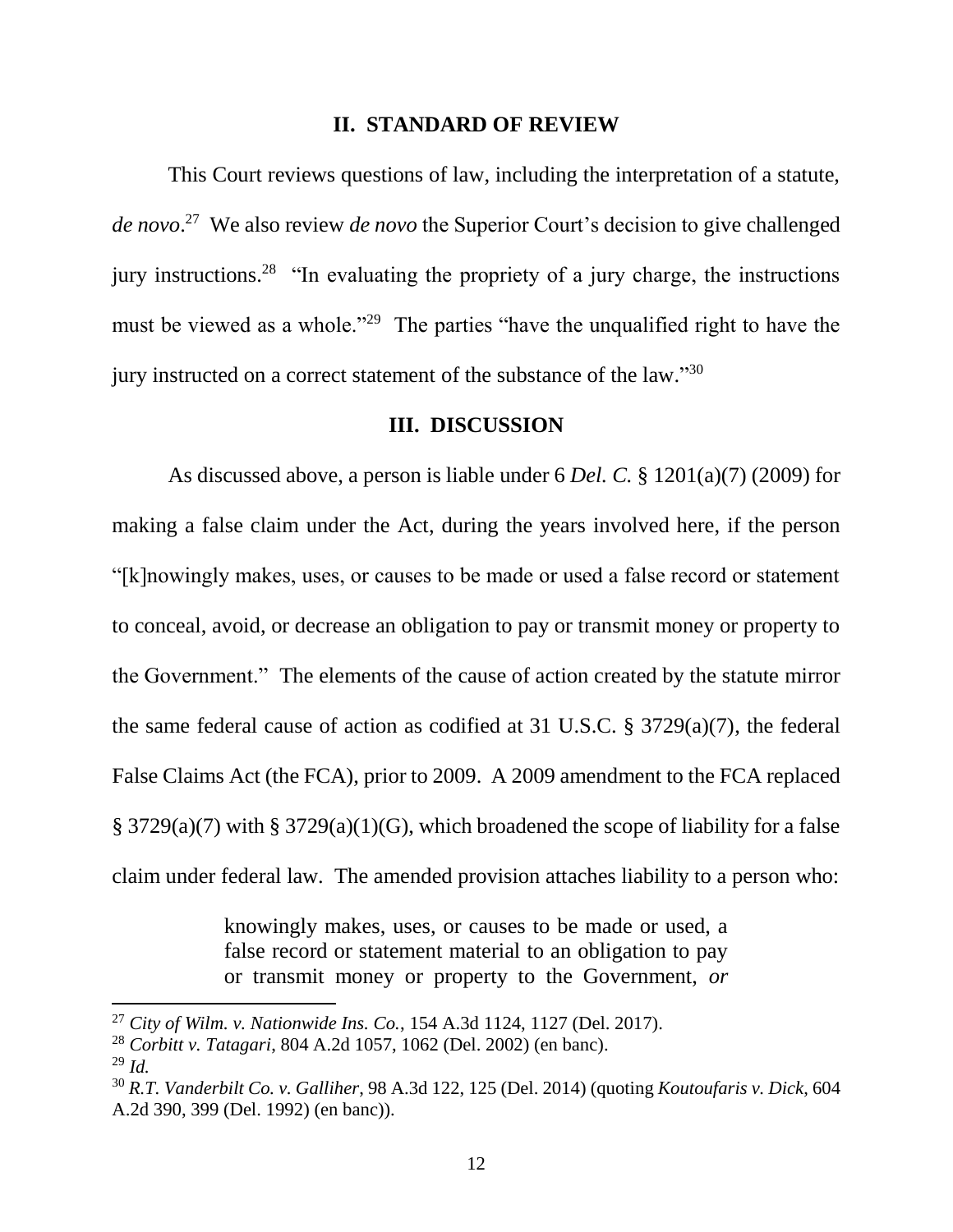*knowingly conceals or knowingly and improperly avoids or decreases an obligation to pay or transmit money or property to the Government*. 31

In 2013, Delaware amended § 1201(a)(7) to include this new language.<sup>32</sup> Under the current version of  $\S$  1201(a)(7), a person may be found liable for making a false claim if the person "knowingly makes, uses, or causes to be made or used a false record or statement material to an obligation to pay or transmit money or property to the Government," as well as any person who "knowingly conceals or knowingly and improperly avoids or decreases an obligation to pay or transmit money or property to the Government."<sup>33</sup> We need not analyze the DFCRA as it is currently enacted because the parties have agreed throughout this litigation that the 2009 version of § 1201(a)(7) applies in this case, but we note that it, like the amended FCA, broadens the scope of liability for a false claim.

Because the elements of a false claim under the 2009 version of the DFCRA are modeled on § 3729(a)(7) of the FCA prior to its 2009 amendment, we look to how federal courts have interpreted the scope of liability under that statute.<sup>34</sup> The making or use of a false record or statement in order to conceal, avoid or decrease an obligation to pay money to the government is an essential element of a false claim

 $31$  31 U.S.C. § 3729(a)(1)(G) (emphases added).

<sup>32</sup> *See* 6 *Del. C.* § 1201(a)(7) (2013).

<sup>33</sup> 6 *Del. C.* § 1201(a)(7).

<sup>34</sup> *See SourceGas*, 2012 WL 1721783, at \*4 (acknowledging the "dearth of Delaware authority interpreting the DFCRA" and relying on "the FCA's legislative history, as well as federal case law, for guidance in interpreting the DFCRA").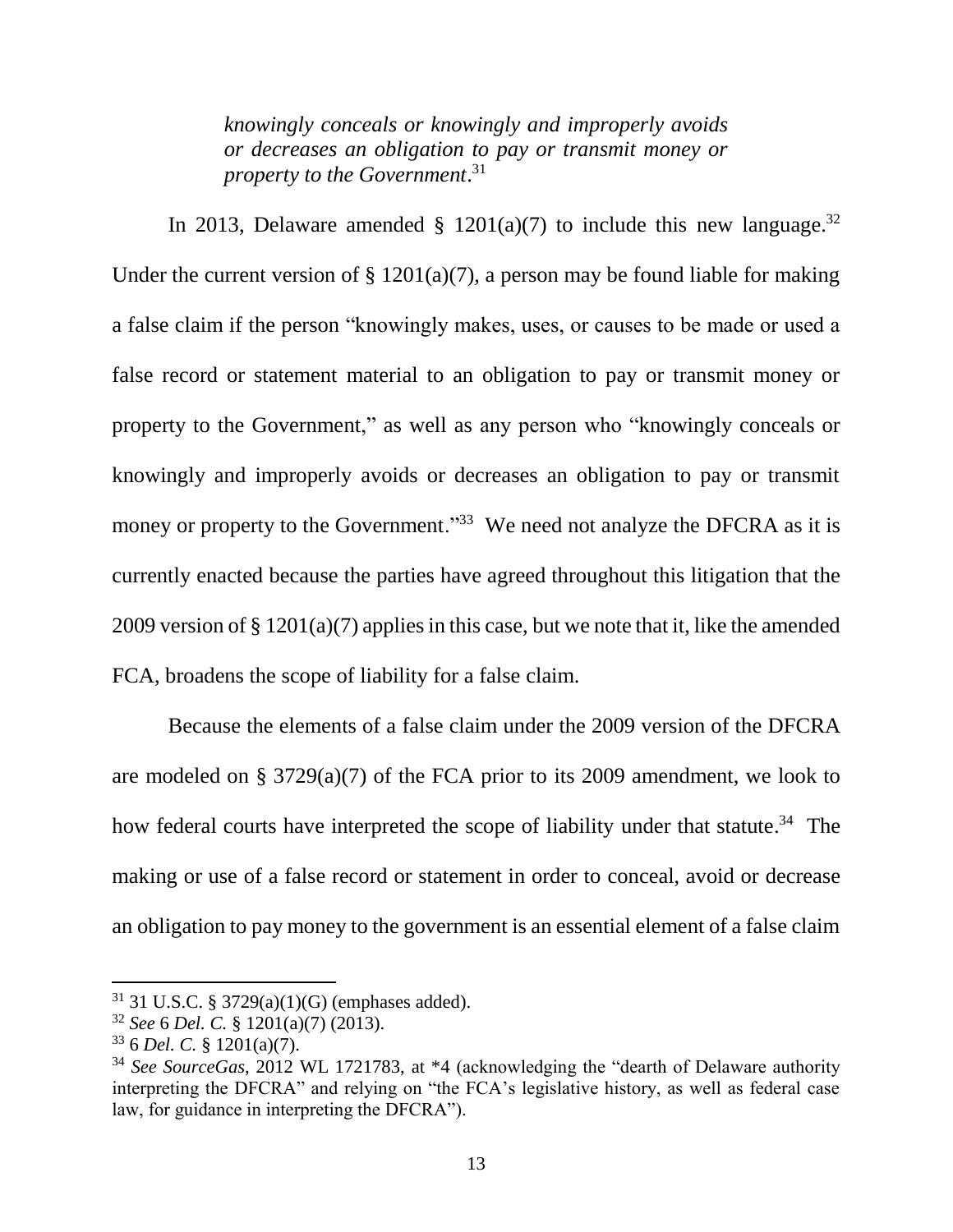under the FCA as it existed prior to its amendment in  $2009$ .<sup>35</sup> To constitute an actionable reverse false claim under the pre-2009 FCA, "one must, in some way, falsely assert entitlement to obtain or retain government money or property."<sup>36</sup> The false statement or record forming the basis of a reverse false claim must, in some form, have actually been submitted directly or indirectly to the government in order for liability to attach.<sup>37</sup>

<sup>35</sup> *See, e.g.*, *United States ex rel. Cafasso v. Gen'l Dynamics C4 Sys., Inc.*, 637 F.3d 1047, 1056 & n.8 (9th Cir. 2011); *United States ex rel. Schmidt v. Zimmer, Inc.*, 386 F.3d 235, 242 (3d Cir. 2004) (relying on *Kennard v. Comstock Res., Inc.*, 363 F.3d 1039, 1048 (10th Cir. 2004)).

<sup>36</sup> *Gen'l Dynamics C4 Sys., Inc.*, 637 F.3d at 1056.

<sup>37</sup> *See United States ex rel. Customs Fraud Investigations, LLC v. Victaulic Co.*, 839 F.3d 242, 255 (3d Cir. 2016) (recognizing that proof of a "false statement or record was a necessary element for reverse FCA liability to attach" prior to the FCA's 2009 amendment, and finding that, in comparison, liability attaches for a reverse false claim under the FCA post-amendment even in the absence of proof of a false statement "since the post-[amendment] FCA specifies that mere knowledge and avoidance of an obligation is sufficient, without the submission of a false record, to give rise to liability"); *Comstock Res., Inc.*, 363 F.3d at 1048 ("Pursuant to § 3729(a)(7), Relators are required to allege that Comstock had 'an existing, legal "obligation to pay or transmit money or property to the Government"' and that Comstock submitted false statements or records to conceal, avoid, or decrease that obligation. Comstock cannot dispute that it had a legal obligation to transmit royalty payments to the Government. Relators have alleged that Comstock submitted false reports to avoid its obligation. We therefore hold that the plain language of  $\S$  3729(a)(7) squarely encompasses the fraud on the Government that occurs when a person or entity makes false statements to the United States to avoid transmitting to the Federal Treasury royalties they owe on Indian mineral leases." (citation omitted)). A predominant view amongst federal circuit courts is that presentment is not an element of § 3729(a)(7), and we agree. *See, e.g.*, *United States ex rel. Matheny v. Medco Health Solutions, Inc.*, 671 F.3d 1217, 1224 n.12 (11th Cir. 2012) ("We note that for a reverse false claim action, presentment of a false claim is not at issue and presentment of a false statement is not required by the statute and thus, does not need to be pled."); *Chesbrough v. VPA, P.C.*, 655 F.3d 461, 473 (6th Cir. 2011) (recognizing that presentment is not required under § 3729(a)(7)); *Gen'l Dynamics C4 Sys., Inc.*, 637 F.3d at 1056 n.8 (recognizing that presentment is not an element of § 3729(a)(7)); *United States v. Bourseau*, 531 F.3d 1159, 1169 (9th Cir. 2008) ("Presentment is not an element in a cause of action under  $\S 3279(a)(7) \ldots$ ."); *see also United States ex rel. Gagne v. City of Worcester*, 565 F.3d 40, 46 n.7 (1st Cir. 2009) (noting that, while presentment is an element of  $\S 3729(a)(1)$ , presentment is not an element of  $\S$ 3729(a)(2)-(3)); *United States ex rel. Grubbs v. Kanneganti*, 565 F.3d 180, 189 n.28, 192-93 (5th Cir. 2009) (limiting the presentment requirement to  $\S 3729(a)(1)$ ).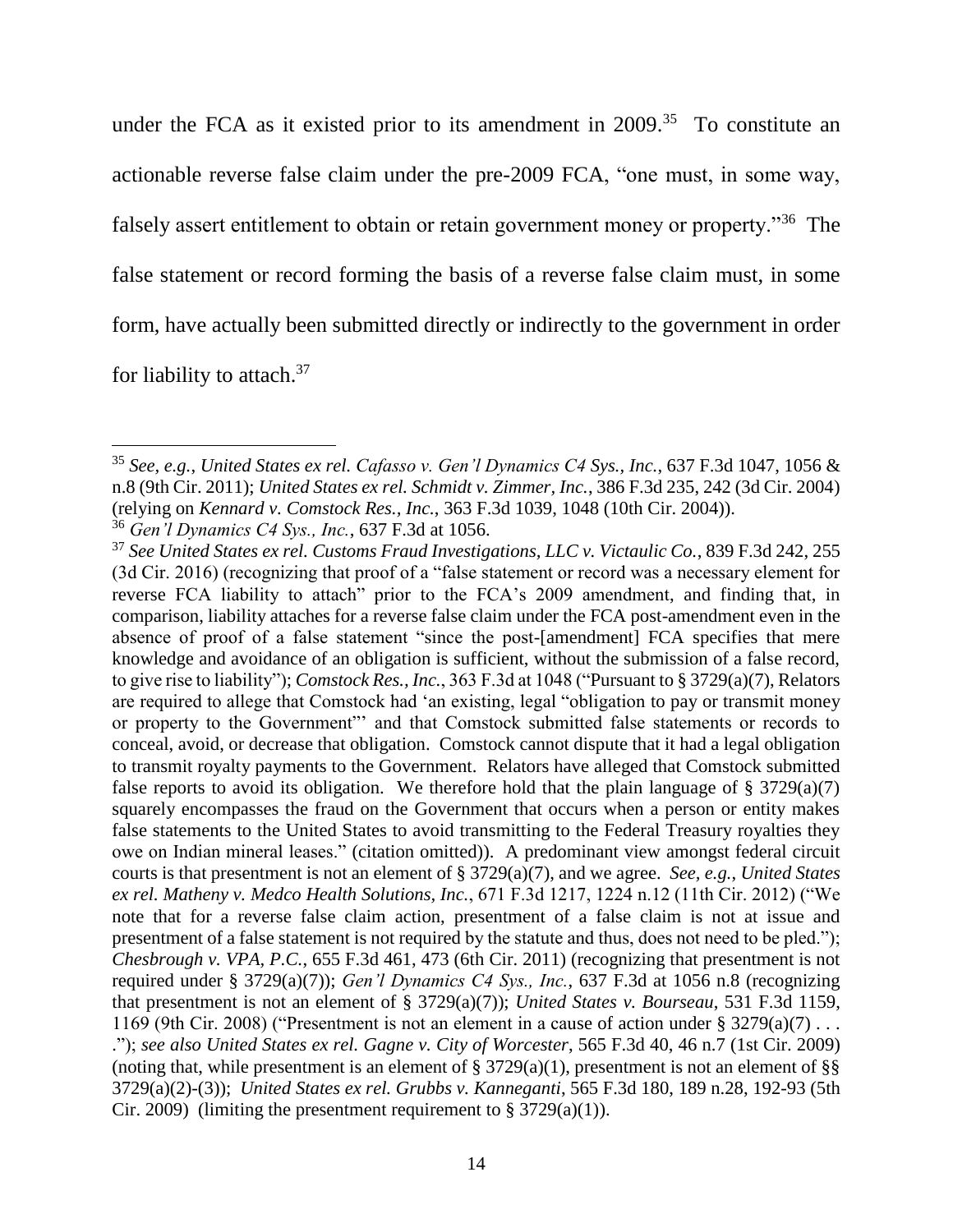For instance, the submission of an inventory schedule to the government which falsely states that government property in the submitting company's possession is worth substantially less than its true value in order for the company to avoid paying the government the amount truly owed to it for that property is a false record or statement that may form the basis of a reverse false claim.<sup>38</sup> An entity that falsely certifies to the government that it has complied with its contractual obligations to the government but which has actually violated its contractual obligation to remit excess payments to the government also makes a "false record or statement" for purposes of a reverse false claim under the  $FCA$ <sup>39</sup> Similarly, the submission of false cost reports to the government in order to decrease an obligation to refund Medicare overpayments satisfies the "false statement or record" element of a reverse false claim.<sup>40</sup> In contrast, a company's alleged failure to disclose to the government certain of its new technological inventions, when the disclosure of such information could have lessened the government's obligation to pay money, does not satisfy the elements of a reverse false claim, including the element that a false statement or record was used.<sup>41</sup>

<sup>38</sup> *See United States v. Pemco Aeroplex, Inc.*, 195 F.3d 1236-38 (11th Cir. 1999) (en banc).

<sup>39</sup> *See Medco Health Solutions, Inc.*, 671 F.3d at 1225-28.

<sup>40</sup> *See Bourseau*, 531 F.3d at 1162-63, 1164-65.

<sup>41</sup> *Gen'l Dynamics C4 Sys., Inc.*, 637 F.3d at 1051-52, 1056.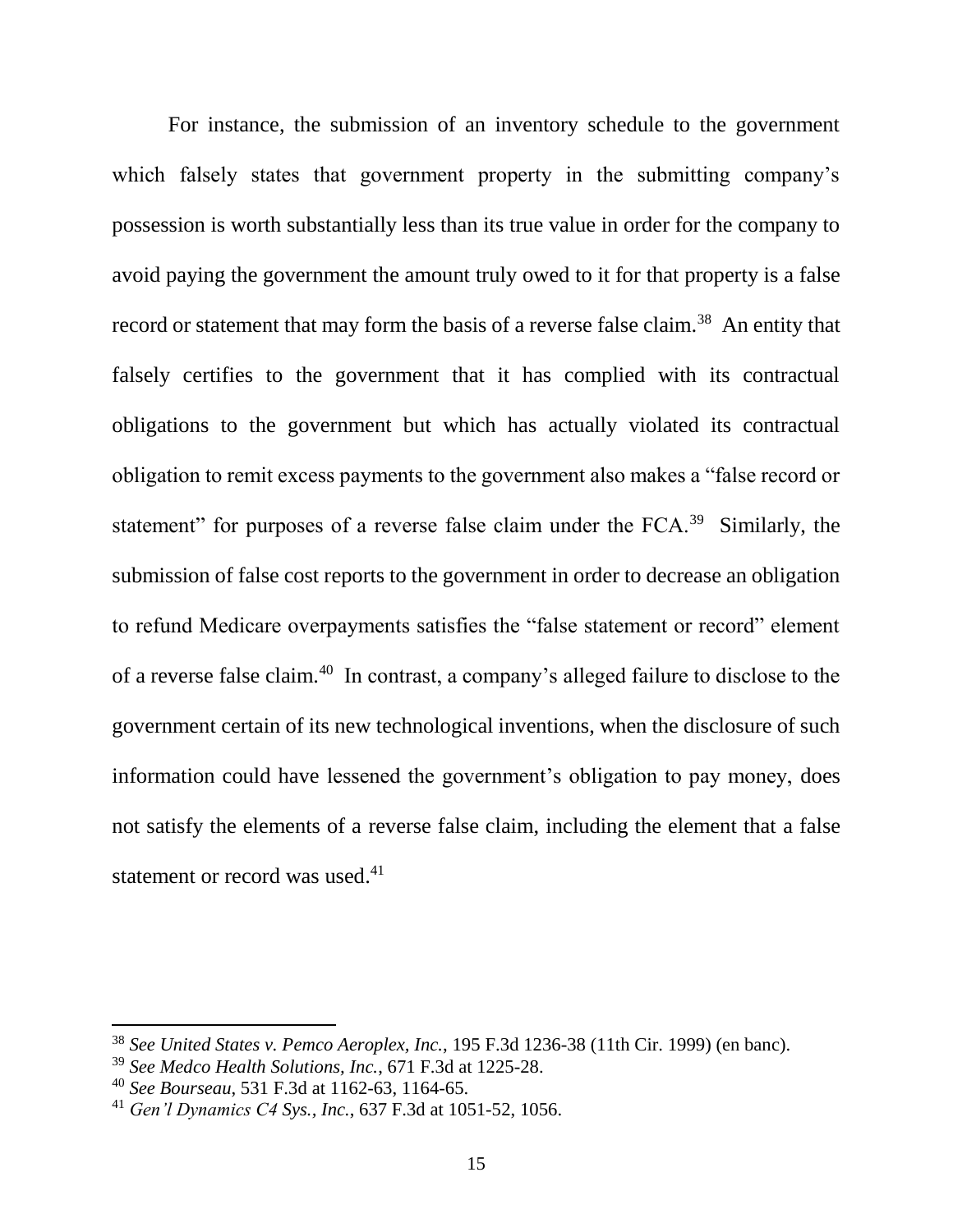We find this federal case law instructive in interpreting the DFCRA. In order for Overstock to be found liable for making a reverse false claim under the applicable 2009 statute, it must have submitted a false record or statement that gave the State the impression that Overstock either did not owe the State money or owed the State less money than Overstock was required to pay. The absence of a record or statement cannot form the basis of a reverse false claim under 6 *Del. C.* § 1201(a)(7) (2009).

Overstock's failure to file escheat reports with the State from 2010 to 2013, therefore, is not a "false record or statement" as contemplated by 6 *Del. C.* §  $1201(a)(7)$  (2009). The Superior Court's instruction to the contrary, that the failure to file an escheat report in the face of an obligation to do so was the equivalent of a false record or statement for purposes of a "reverse false claim," was reversible error.

We also reject Plaintiffs' contention that the CSA and its related documents or filings with the SEC satisfy the statute's requirement that a person make or use a false statement or record.<sup>42</sup> Documents that were not submitted in any manner cannot satisfy the element of a "false record or statement" upon which liability under the 2009 version of  $\S 1201(a)(7)$  is predicated. Neither the CSA nor the SEC filings mentioned were submitted in order to avoid or reduce Overstock's alleged escheat

 $42$  These documents were submitted to the jury for its consideration.